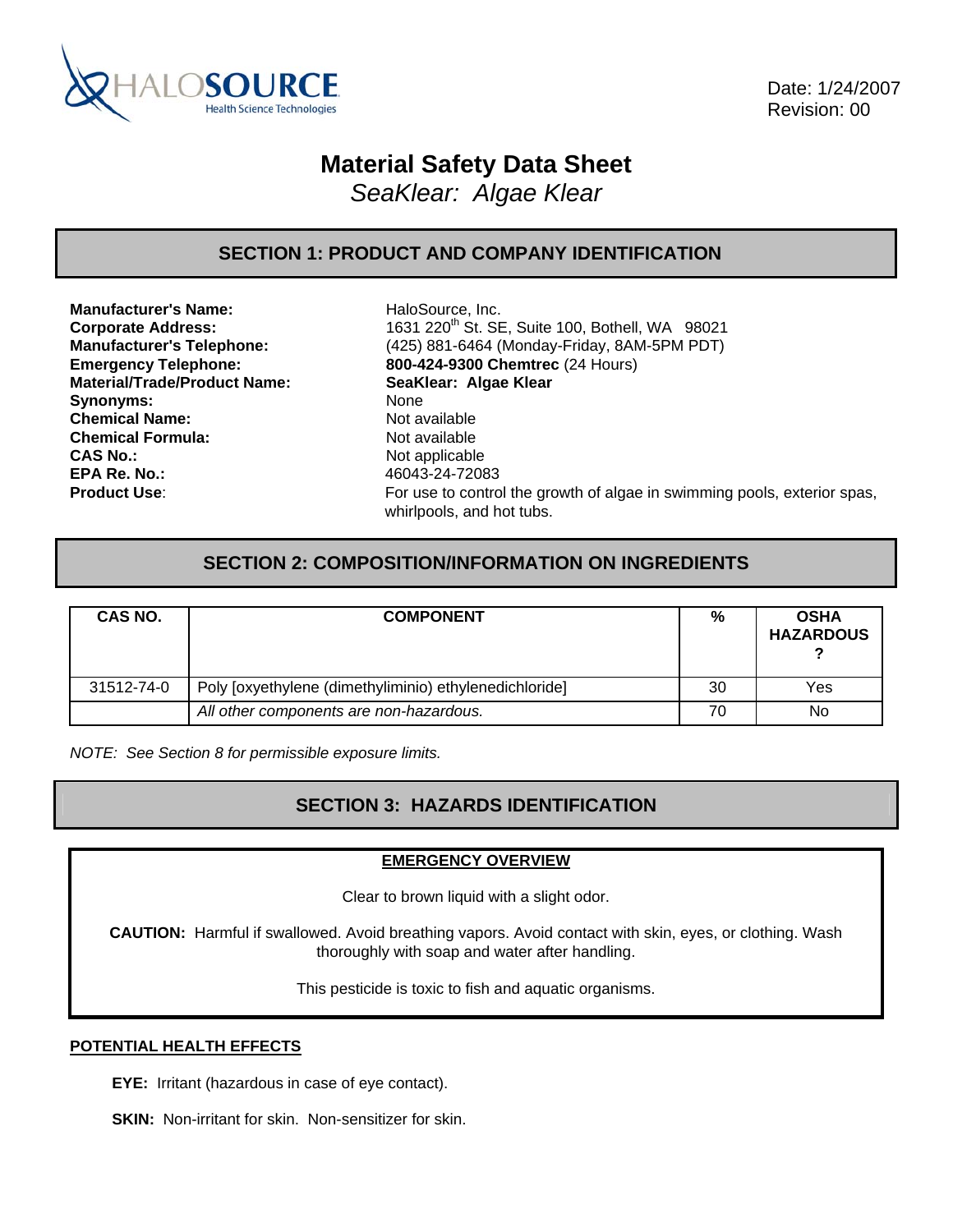.

**INHALATION:** Slightly hazardous in case of inhalation. Effects will depend on concentration and length of time of exposure.

**INGESTION:** Harmful if swallowed.

**CHRONIC EXPOSURE/CARCINOGENICITY:** None known.

**SIGNS AND SYMPTOMS OF OVEREXPOSURE:** May cause respiratory burning and/or coughing if inhaled. May irritate eyes with stinging, watering, inflammation.

**AGGRAVATION OF PRE-EXISTING CONDITIONS:** None known.

**POTENTIAL ENVIRONMENTAL EFFECTS:** This pesticide is toxic to fish and aquatic organisms.

### **SECTION 4: FIRST AID MEASURES**

#### **FIRST AID PROCEDURES**

**EYE CONTACT:** Hold eye open and rinse slowly and gently with water for 15 - 20 minutes. Remove contact lenses, if present, after the first 5 minutes, then continue rinsing eye. Call a poison control center or doctor for further treatment advice.

**SKIN CONTACT:** Take off contaminated clothing. Rinse skin immediately with plenty of water for 15 to 20 minutes. Call a poison control center or doctor for treatment advice.

**INHALATION:** Move person to fresh air. If person is not breathing, call 911 or an ambulance, then give artificial respiration, preferably by mouth-to-mouth, if possible. Call a poison control center or doctor for further treatment advice.

**INGESTION:** Call poison control center or doctor immediately for treatment advice. Have person sip a glass of water, if able to swallow. Do not induce vomiting unless told to do so by the poison control center or doctor. Do not give anything by mouth to an unconscious person.

**NOTE TO PHYSICIANS:** Probable mucosal damage may contraindicate the use of gastric lavage.

# **SECTION 5: FIRE FIGHTING MEASURES**

**FLASH POINT: >100°C UPPER FLAMMABLE LIMIT:** Not available **LOWER FLAMMABLE LIMIT:** Not available

**AUTOIGNITION TEMPERATURE: Not available FLAMMABLITY CLASS (OSHA):** Not applicable **FLAME PROPAGATION/BURNING RATE:** Not available

**UNIQUE FIRE PROPERTIES:** None known.

**HAZARDOUS COMBUSTION PRODUCTS:** Oxides of carbon and nitrogen.

**EXTINGUISHING MEDIA:** Water fog, carbon dioxide, dry chemicals.

**PROTECTION OF FIREFIGHTERS:** Provide firefighters with self-contained breathing apparatus in positive pressure mode.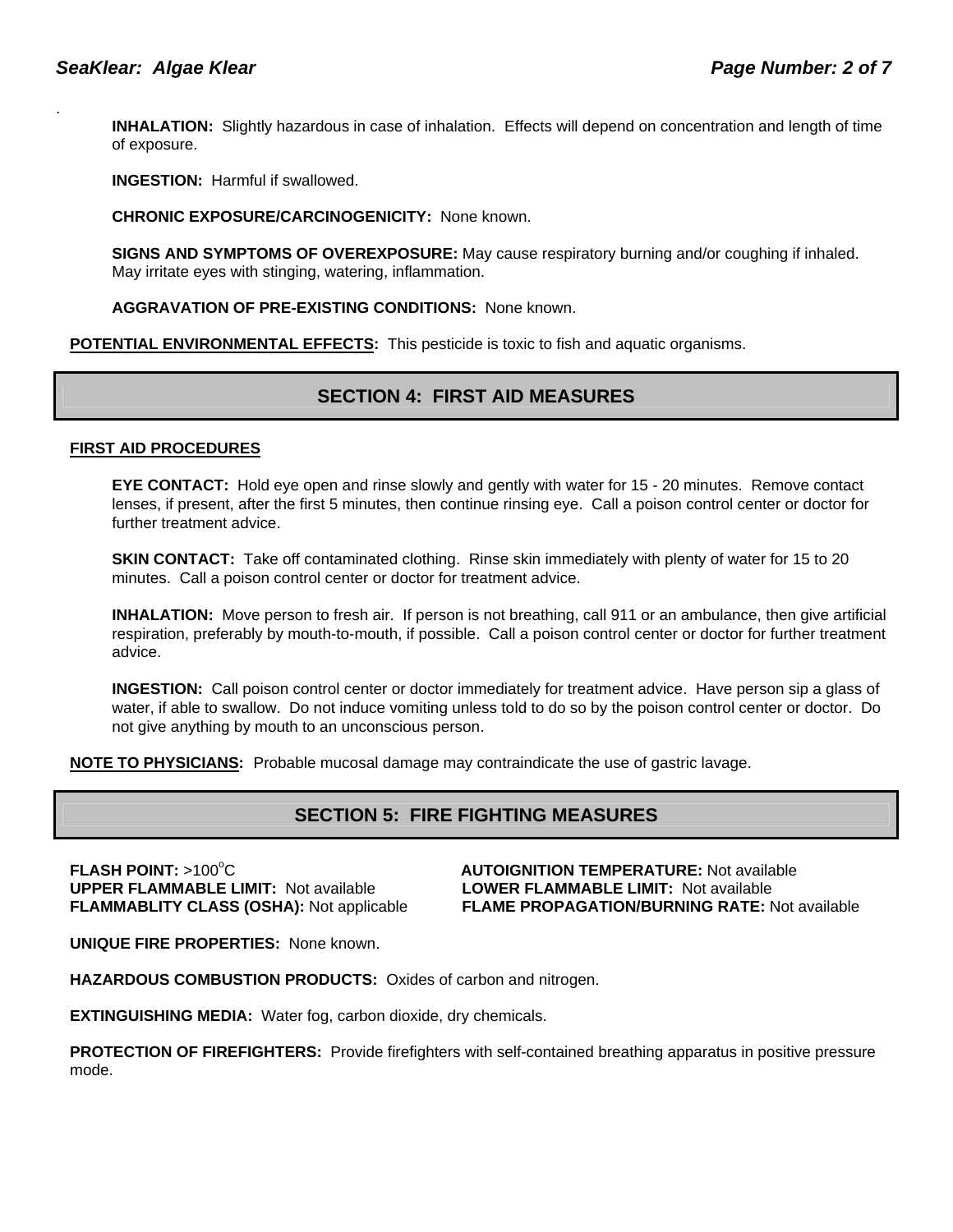# **SECTION 6: ACCIDENTAL RELEASE MEASURES**

**PERSONAL PROTECTIVE EQUIPMENT:** See Section 8 (Personal Protective Equipment).

**ENVIRONMENTAL PRECAUTIONS:** This pesticide is toxic to fish and aquatic organisms.

**METHODS FOR CLEANING UP:** Minimize area affected by the spill or leak. Block any potential routes to water systems. Clay, soil, or commercially available absorbents may be used to recover any material that cannot readily be recovered as pure product. Flushing residual material to an industrial sewer, if present at the site of a spill or leak incident, may be acceptable if authorized approval is obtained. If product and/or spill/leak residuals are flushed to an industrial sewer, insure that they do not come into contact with incompatible materials.

# **SECTION 7: HANDLING AND STORAGE**

#### **SAFE** *HANDLING* **RECOMMENDATIONS**

**VENTILATION:** No special ventilation needed.

**FIRE PREVENTION:** No special requirements, material is not flammable.

**SPECIAL HANDLING REQUIREMENTS:** Wash hands thoroughly after handling.

#### **SAFE** *STORAGE* **RECOMMENDATIONS**

**CONTAINMENT:** Keep container closed when not in use.

**STORAGE ROOM RECOMMENDATIONS:** None known.

**INCOMPATIBLE MATERIALS:** None known.

**STORAGE CONDITIONS:** None known.

### **SECTION 8: EXPOSURE CONTROLS/PERSONAL PROTECTION**

**ENGINEERING CONTROLS:** No special ventilation needed.

#### **PERSONAL PROTECTIVE EQUIPMENT (PPE)**

**EYE/FACE PROTECTION:** Wear safety glasses with side shields or goggles.

**SKIN PROTECTION:** Lab coat or apron.

**HAND PROTECTION**: Natural or synthetic rubber gloves.

**RESPIRATORY PROTECTION:** A respiratory protection program that meets OSHA's 29 CFR 1910.134 and ANSI Z88.2 requirements must be followed whenever workplace conditions warrant a respirator's use.

**GOOD HYGEIENE/WORK PRACTICES:** Always follow good hygiene/work practices by avoiding vapors or mists and contact with eyes and skin. Thoroughly wash hands after handling and before eating or drinking. Always wear the appropriate PPE when repairing or performing maintenance on contaminated equipment.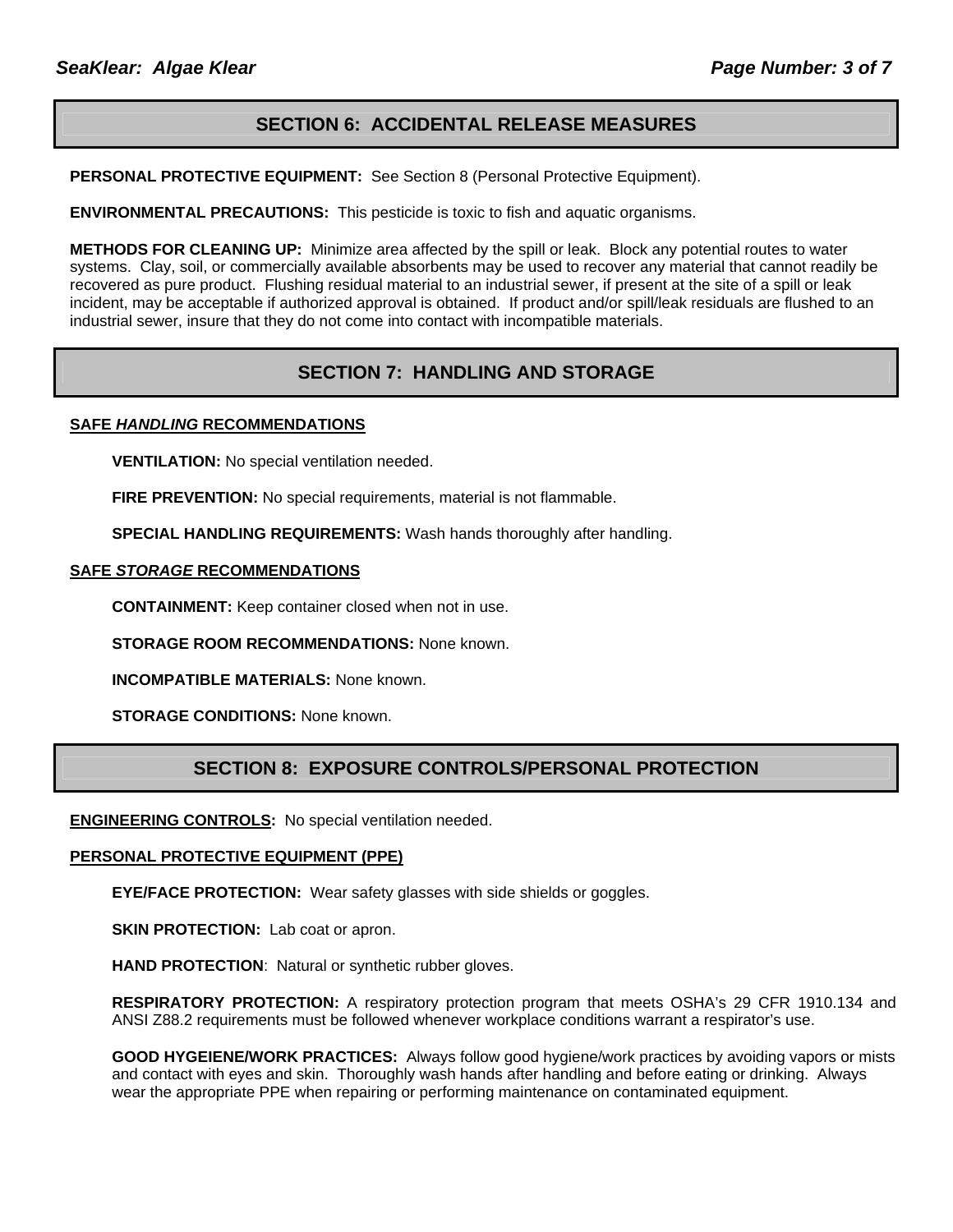#### **SeaKlear: Algae Klear Page 19 and Page Number: 4 of 7**

#### **EXPOSURE GUIDELINES**

| <b>PERMISSIBLE EXPOSURE LIMITS</b> |            |             |              |             |             |             |
|------------------------------------|------------|-------------|--------------|-------------|-------------|-------------|
| <b>INGREDIENT</b>                  | OSHA       |             | <b>WISHA</b> |             | ACGIH (TLV) |             |
| CAS NO.                            | TWA        | <b>STEL</b> | TWA          | <b>STEL</b> | TWA         | <b>STEL</b> |
| Not applicable                     | <b>Not</b> | <b>Not</b>  | <b>Not</b>   | Not         | <b>Not</b>  | <b>Not</b>  |
|                                    | applicable | applicable  | applicable   | applicable  | applicable  | applicable  |

### **SECTION 9: PHYSICAL AND CHEMICAL PROPERTIES**

**COLOR:** Clear, brown **SHAPE:** Liquid **PHYSICAL FORM:** Liquid **ODOR:** Slight odor **VAPOR DENSITY:** Not available **BOILING POINT:** >100°C **MELTING POINT:** Not available **FREEZING POINT:** Not available

**pH:** 6 **VAPOR PRESSURE:** Not available **SOLUBILITY IN WATER:** Complete **SPECIFIC GRAVITY OR DENSITY:** 1.069 g/cm3 at 25°C

*NOTE: These physical data are typical values based on material tested but may vary from sample to sample. Values should not be construed as a guaranteed analysis of any specific lot or as specifications.*

### **SECTION 10: STABILITY AND REACTIVITY**

**CHEMICAL STABILITY:** Stable under normal conditions.

**CONDITIONS TO AVOID:** None known.

**MATERIALS TO AVOID (INCOMPATIBILITY):** None known.

**HAZARDOUS DECOMPOSITION PRODUCTS:** Oxides of carbon and nitrogen.

**HAZARDOUS POLYMERIZATION:** Will not occur.

### **SECTION 11: TOXICOLOGICAL INFORMATION**

**ORAL LD<sub>50</sub> (rat):** Not available.

**DERMAL LD<sub>50</sub> (rabbit):** Not available.

**SKIN IRRITATION (rabbit): Not available.** 

**EYE IRRITATION (rabbit):** Not available.

**SKIN SENSITIZATION: Not available.** 

**ADDITIONAL INFORMATION:** Not available.

#### **SECTION 12: ECOLOGICAL INFORMATION**

**ECOTOXICITY:** Not available.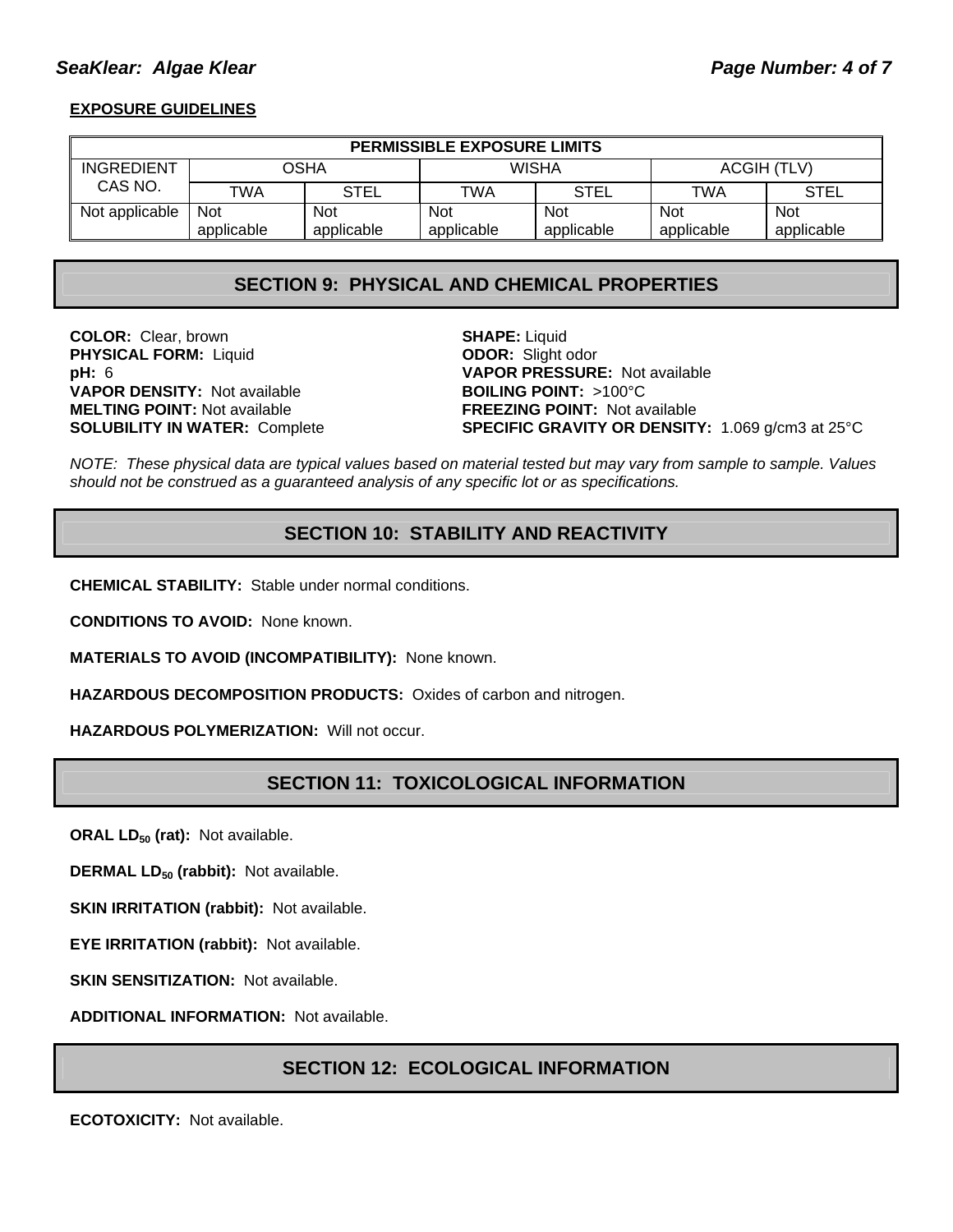**MOBILITY:** Not available.

**PERSISTENCE AND DEGRADABILITY:** Not available.

**BIOACCUMULATIVE POTENTIAL:** Not available.

**ADDITIONAL INFORMATION:** Not available.

#### **SECTION 13: DISPOSAL CONSIDERATIONS**

If this product as supplied becomes a waste, it does meet the criteria of a hazardous waste as defined under the Resource Conservation and Recovery Act (RCRA) 40 CFR 261. Please be advised that state and local requirements for waste disposal may be more restrictive or otherwise different from federal regulations. Consult state and local regulations regarding the proper disposal of this material.

*NOTE: Chemical additions, processing or otherwise altering this material may make the waste management information presented in this MSDS incomplete, inaccurate or otherwise inappropriate.* 

### **SECTION 14: TRANSPORT INFORMATION**

#### **U.S. DEPARTMENT OF TRANSPORTATION (DOT):**

| <b>Proper Shipping Name:</b>                     | Environmentally hazardous substance, liquid, n.o.s. |
|--------------------------------------------------|-----------------------------------------------------|
| <b>Hazard Class:</b>                             |                                                     |
| <b>Identification Number (UN Number): UN3082</b> |                                                     |
| Packing Group (PG):                              |                                                     |

# **SECTION 15: REGULATORY INFORMATION**

**TSCA STATUS:** Not listed.

#### **CERCLA REPORTABLE QUANTITY (RQ):**

| <b>CHEMICAL NAME</b> | RQ.            |  |
|----------------------|----------------|--|
| Not applicable       | Not applicable |  |

#### **SARA TITLE III SECTION 302 EXTREMELY HAZARDOUS SUBSTANCES (EHS):**

| <b>CHEMICAL NAME</b> | TPQ            | RQ             |
|----------------------|----------------|----------------|
| Not applicable       | Not applicable | Not applicable |

**SARA TITLE III SECTION 311/312 HAZARD CATEGORIES:** Does this product/material meet the definition of the following hazard classes according to the EPA 'Hazard Categories' promulgated under Sections 311 and 312 of SARA Title III?

| <b>ACUTE HEALTH</b><br>HAZARD | <b>CHRONIC HEALTH</b><br>HAZARD | <b>FIRE HAZARD</b> | REACTIVE HAZARD | <b>SUDDEN RELEASE</b><br>OF PRESSURE |
|-------------------------------|---------------------------------|--------------------|-----------------|--------------------------------------|
| YES                           | NΟ                              | NC                 | NΟ              | ΝO                                   |